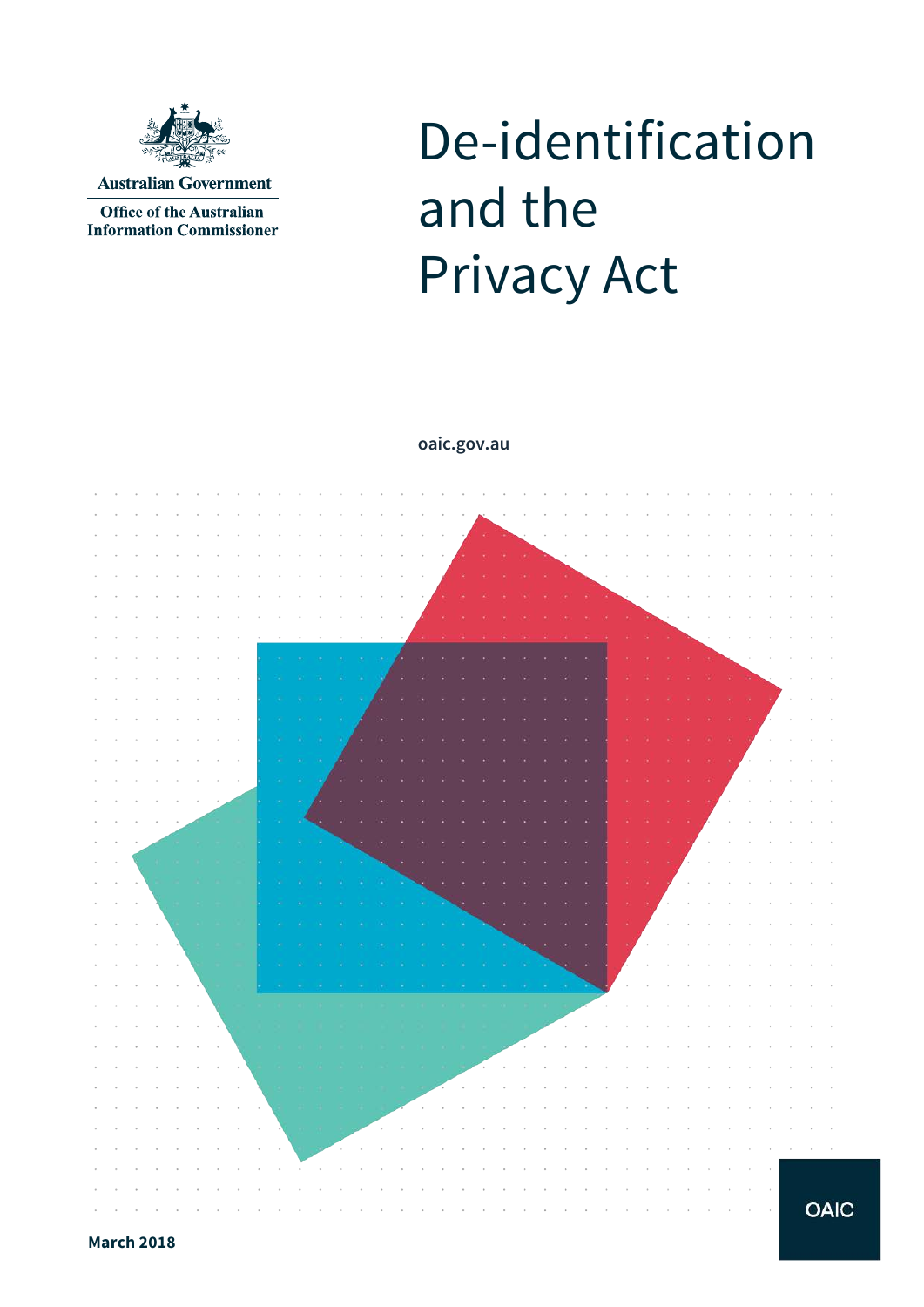# **Contents**

| Key points                                                                                                         | 3  |
|--------------------------------------------------------------------------------------------------------------------|----|
| Overview                                                                                                           | 3  |
| Why de-identify?                                                                                                   | 5  |
| When is information 'de-identified' for the purposes of the Privacy Act?                                           | 8  |
| What does a de-identification process involve?                                                                     | 9  |
| Balancing data utility with the level of data modification required (and the choice<br>of data access environment) | 10 |
| Choice of de-identification techniques                                                                             | 11 |
| Confirming that de-identification techniques are appropriate                                                       | 13 |
| Considerations after data sharing or release has occurred                                                          | 13 |
| Remember: a 'de-identified' status may be context-dependent                                                        | 14 |
| Do privacy obligations still apply to de-identified data?                                                          | 14 |
| Entities need robust de-identification governance processes in place                                               | 16 |
| De-identification in specific contexts                                                                             | 17 |
| Quick de-identification checklist                                                                                  | 18 |
| <b>Further resources</b>                                                                                           | 18 |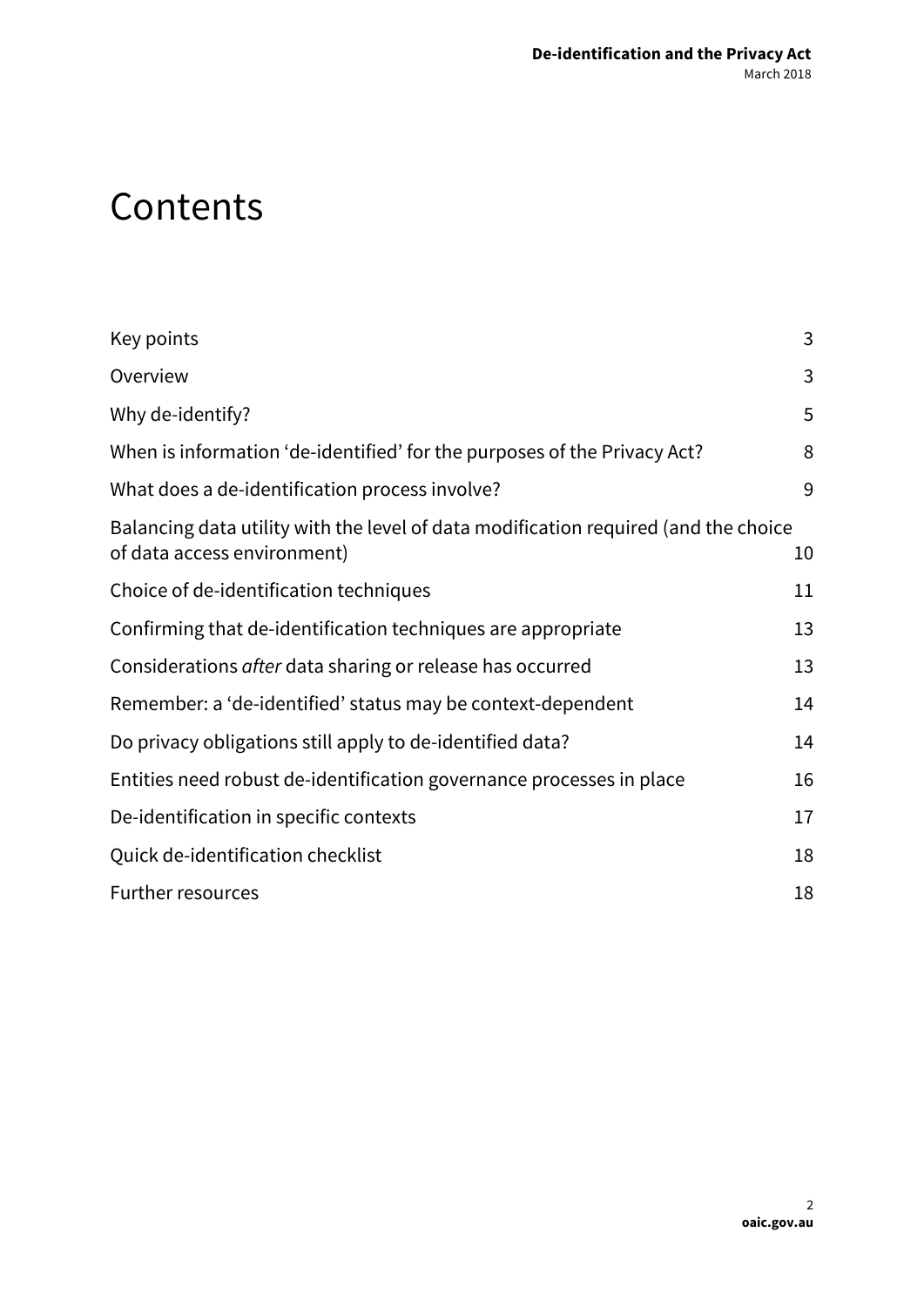# <span id="page-2-0"></span>Key points

- De-identification is a privacy-enhancing tool. When done well, it can help your entity meet its obligations under the Privacy Act and build trust in your data governance practices.
- Information that has undergone an appropriate and robust de-identification process is not personal information, and is therefore not subject to the *Privacy Act 1988* (Cth) (Privacy Act). Whether information is personal or de-identified will depend on the context. Information will be de-identified where the risk of an individual being re-identified in the data is very low in the relevant release context (or data access environment).<sup>[1](#page-2-2)</sup> Put another way, information will be de-identified where there is no reasonable likelihood of re-identification occurring.
- De-identification involves two steps. The first is the removal of direct identifiers. The second is taking one or both of the following additional steps:
	- − the removal or alteration of other information that could potentially be used to re-identify an individual, and/or
	- − the use of controls and safeguards in the data access environment to prevent reidentification.
- This guide provides high-level guidance only. The OAIC recommends that entities also refer to the *[De-Identification Decision-Making Framework,](http://data61.csiro.au/en/Our-Work/Safety-and-Security/Privacy-Preservation/De-identification-Decision-Making-Framework)* produced jointly by the OAIC and CSIRO-Data61, which provides a comprehensive framework for approaching de-identification in accordance with the Privacy Act.
- The OAIC recommends that entities seek specialist expertise for more complex de-identification matters - for example when de-identifying rich or detailed datasets, where data may be shared publicly or with a wide audience, or where de-identification is carried out in the context of a multi-entity data sharing arrangement.<sup>[2](#page-2-3)</sup>

# <span id="page-2-1"></span>Overview

1

Many entities<sup>[3](#page-2-4)</sup> collect and retain information or data that includes personal information.<sup>[4](#page-2-5)</sup> In doing so they must comply with the Australian Privacy Principles (APPs) in the *Privacy Act 1988* (Cth) (Privacy Act). The APPs regulate how entities collect, use, disclose and store personal information. In particular, APP 6 places limits on the use and disclosure (sharing or releasing) of personal information. However, where information has been appropriately de-identified, it is no longer

<span id="page-2-2"></span> $1$  The data access environment means the context that the data will be made available in. The data access environment is made up of four key components: other data, people, infrastructure, and governance structures. For further information see the OAIC and CSIRO's Data61 [De-identification Decision Making Framework.](http://data61.csiro.au/en/Our-Work/Safety-and-Security/Privacy-Preservation/De-identification-Decision-Making-Framework)

<span id="page-2-3"></span><sup>&</sup>lt;sup>2</sup> Entities requiring more detailed information should seek specialist advice, and refer to the OAIC/CSIRO Data6[1 De](http://data61.csiro.au/en/Our-Work/Safety-and-Security/Privacy-Preservation/De-identification-Decision-Making-Framework)[identification Decision Making Framework.](http://data61.csiro.au/en/Our-Work/Safety-and-Security/Privacy-Preservation/De-identification-Decision-Making-Framework)

<span id="page-2-4"></span><sup>&</sup>lt;sup>3</sup> The obligations in the Privacy Act apply to 'APP entities'. This term refers to most Australian and Norfolk Island Government agencies, all private sector and not-for-profit organisations with an annual turnover of more than \$3 million, all private health service providers, and some small businesses.

<span id="page-2-5"></span><sup>4</sup> 'Personal information' is defined in s 6(1) of the Privacy Act, as information or an opinion about an identified individual or an individual who is reasonably identifiable. For more information, see the OAIC'[s guidance on the meaning of](https://www.oaic.gov.au/agencies-and-organisations/guides/what-is-personal-information)  [personal information.](https://www.oaic.gov.au/agencies-and-organisations/guides/what-is-personal-information)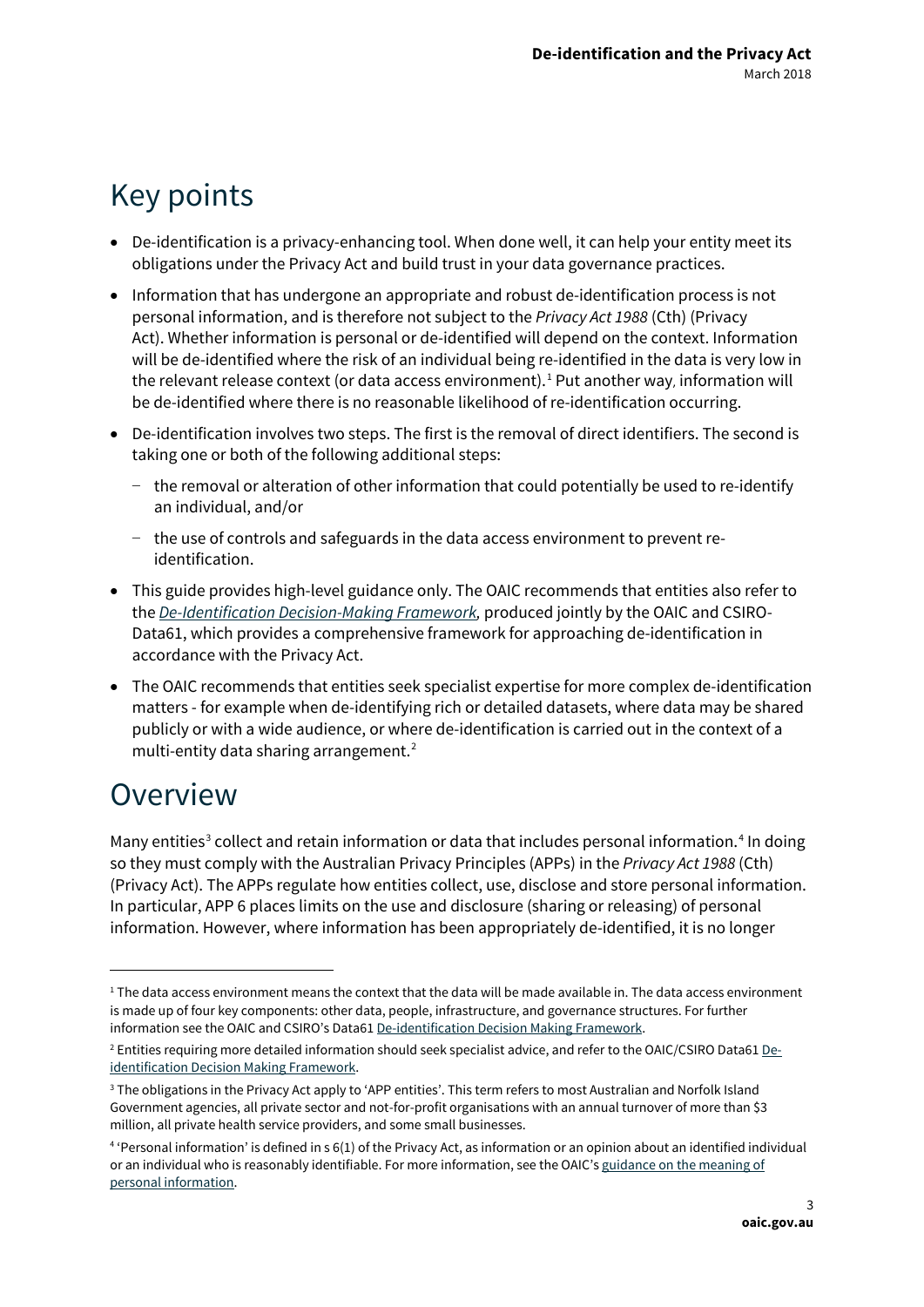personal information and can therefore be used or shared in ways that may not otherwise be permitted under the Privacy Act.

This resource provides general advice about de-identification, to assist APP entities to protect privacy when using or sharing information containing personal information. Guidance is provided on when de-identification may be appropriate, how to choose appropriate de-identification techniques, and how to assess the risk of re-identification. It is consistent with the approach taken in the *[De-Identification Decision-Making Framework](http://data61.csiro.au/en/Our-Work/Safety-and-Security/Privacy-Preservation/De-identification-Decision-Making-Framework)*.

The fundamental premise underpinning this guidance is that re-identification risk must be assessed contextually. To de-identify effectively, entities must consider not only the data itself, but also the environment the data will be released into. Both factors must be considered in order to effectively determine which techniques and controls are necessary to de-identify the data, while ensuring it remains appropriate for its intended use.

Importantly, entities should be aware that it is not always possible to draw a bright line between personal and de‐identified information. De-identification is a risk management exercise, not an exact science. However, in all cases, for data to be considered 'de-identified', the risk of reidentification in the data access environment must be very low (no reasonable likelihood of reidentification).

To achieve this, data custodians need to balance data utility and the level of data modification required to achieve de-identification, while considering the most appropriate data access environment to facilitate this. For example, sharing data completely publicly or openly may necessitate significant alterations to the data itself, but lower data utility considerably. By contrast, a data access environment which enables a controlled release of data in a secure setting may provide greater protection, but it also places restrictions on who can access the data and how.

## A note on terminology

1

Sometimes de-identification is used to refer to the removal of 'direct identifiers', such as name and address. In this guide, de-identification is used in a broader sense consistently with the meaning defined in the Privacy Act. It is therefore important to be aware that the removal of name, address or other direct identifiers alone may not result in de-identification for the purposes of the Privacy Act.

A number of different terms are used in Australia to describe processes similar to de-identification, for example 'anonymisation' and 'confidentialisation'. In particular, 'confidentialisation' is used by the Australian Bureau of Statistics (ABS).<sup>[5](#page-3-0)</sup> Given the sometimes differing uses of terminology, it is important to check in any given scenario that the terminology being used is understood consistently by all parties.

<span id="page-3-0"></span><sup>5</sup> 'Confidentialisation' involves both the removal of direct identifiers, and then assessing and managing the risk of indirect identification occurring in the data. In practice, ensuring that information has been 'de-identified' for the purpose of s 6 of the Privacy Act will require entities to adopt a risk assessment approach similar to the one involved in confidentialisation. See, eg, the *[Confidentiality Information Series](http://www.abs.gov.au/AUSSTATS/abs@.nsf/Lookup/1160.0Main+Features1Aug%202017?OpenDocument)* produced by the Australian Bureau of Statistics for more information.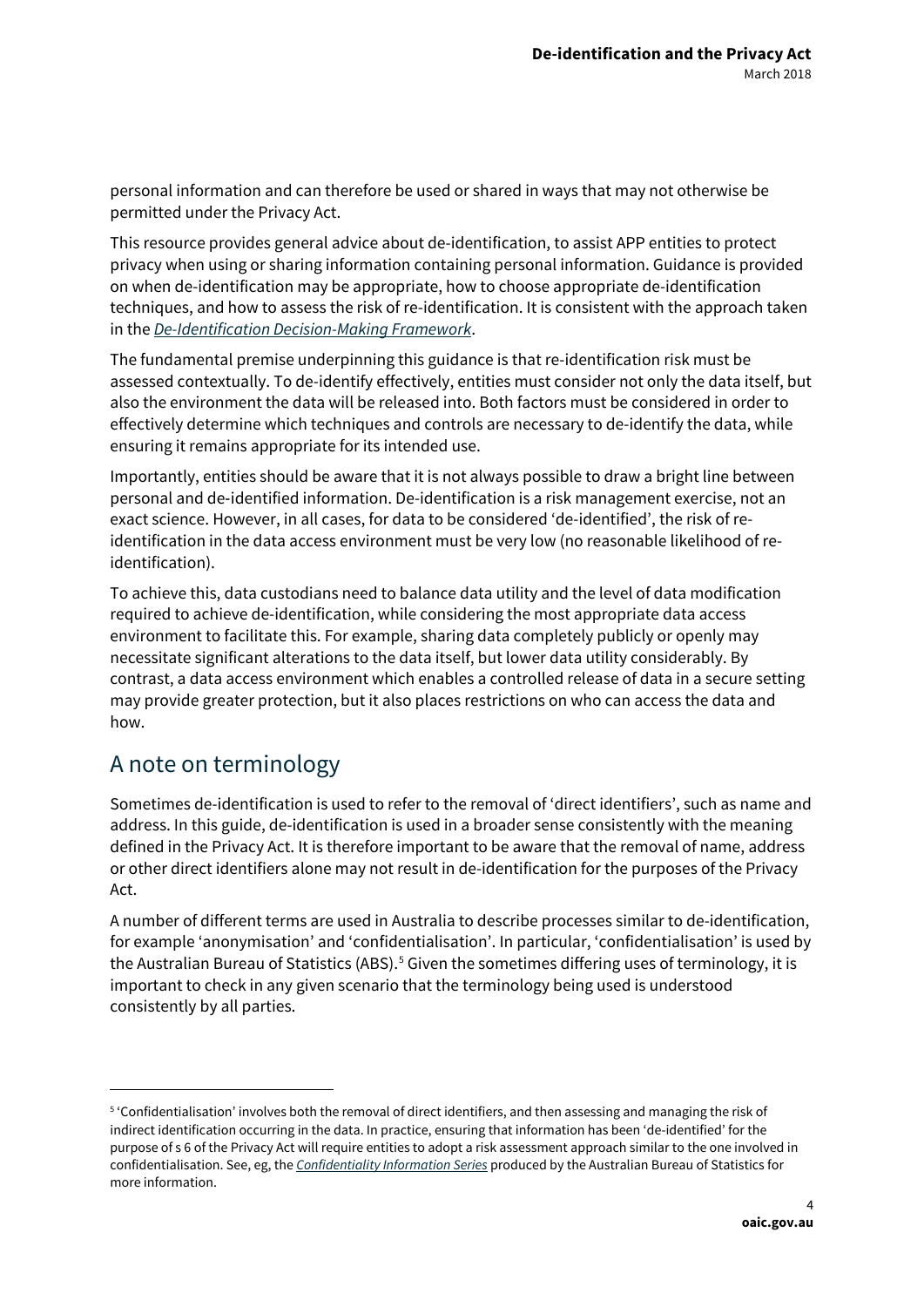# <span id="page-4-0"></span>Why de-identify?

This section briefly outlines the situations in which an entity may want or need to de-identify personal information, including under APP 11. There are a range of scenarios in which this might be necessary or desirable:

- when required by the APPs
- when an entity wants to share data or information, but this would not be permitted under the APPs
- for other risk-management purposes, or
- to build trust and meet community expectations around the handling of data.

It is important to remember that de-identification cannot eliminate all of the possible risks associated with a particular use of data. However, the OAIC encourages all entities to take a holistic approach to ensuring that their data use is reasonable and appropriate, compliant with the Privacy Act and considers ethical and social responsibilities.

#### When required by the APPs

1

The APPs require the de-identification of personal information in specified circumstances. For example, if an APP entity no longer needs personal information for any purpose for which it was collected, or any purpose for which it may be used or disclosed, the entity must take reasonable steps to destroy or de-identify the information (APP 11.2).

Other APPs that refer to de-identification are APP 4.3 (unsolicited personal information) and APP 6.4 (disclosure of personal information). See also APP 13.1 on correction of personal information. Further information about the APPs is available in the OAIC's *[Australian Privacy Principle](https://www.oaic.gov.au/agencies-and-organisations/app-guidelines/)  [Guidelines](https://www.oaic.gov.au/agencies-and-organisations/app-guidelines/)*.

**Note:** The obligation to destroy or de-identify information that is no longer needed does not apply if the personal information is contained in a Commonwealth record.<sup>[6](#page-4-1)</sup>

## To enable the sharing or release of information

De-identification may allow an entity to share or release information in a way that would not otherwise be permitted under the APPs. For example:

• an agency holds sensitive information, which can only be used for a particular, specified purpose. However, another part of the agency wants to access that data and use it for an

<span id="page-4-1"></span><sup>6</sup> The obligation to destroy or de-identify does not apply to information that an entity is legally obliged to retain. Nor does it apply to personal information that is part of a Commonwealth record. This may be relevant both where the entity is an Australian Government agency, and where an entity has entered into a contract with an Australian Government agency. Generally, a Commonwealth record (as defined in s 6 of the Privacy Act) can only be destroyed or altered in accordance with s 24 of the *Archives Act 1983* (Cth) (Archives Act). The grounds on which this may be done include 'normal administrative practice' and destruction or alteration in accordance with an arrangement approved by the National Archives of Australia (often titled a 'Records Disposal Authority'). It is also an offence under s 26 of the Archives Act to alter a Commonwealth record that is over 15 years old. Advice about the Archives Act is available from the [National Archives of Australia.](http://www.naa.gov.au/)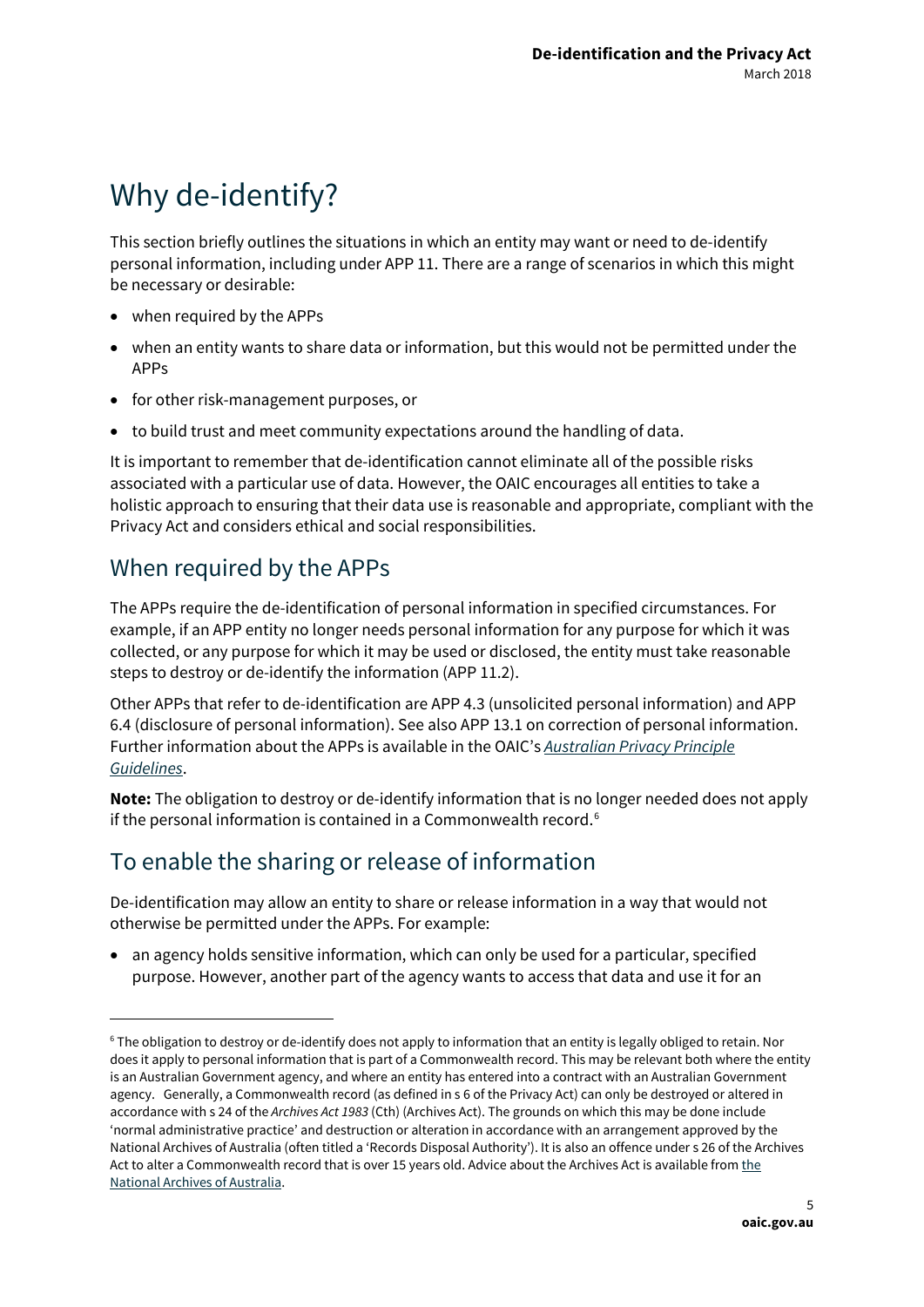unrelated research or policy purpose. De-identification would allow that data to be shared for this secondary purpose.

- a medical research team creates a dataset about participants in a study. The dataset includes participant address information that could be used to identify or contact them. If the researchers want to share information from that dataset with researchers in another entity, the dataset should undergo a de-identification process prior to sharing.<sup>[7](#page-5-0)</sup>
- a government agency wants to make data available for use by researchers and others outside that agency, to:
	- − enable better public participation in government processes
	- − inform policy and program development and design, or
	- − drive innovation and economic growth by creating new opportunities for commercial enterprise.

The agency could achieve this by providing a de-identified version of the dataset via a secure access mechanism. This is discussed further below.

The process of de-identifying personal information can be considered a 'normal business practice' for the purposes of an entity's obligations under the Privacy Act,<sup>[8](#page-5-1)</sup> and in particular APPs 3 and 6.<sup>[9](#page-5-2)</sup>

**Note:** Australian Government agencies that undertake a de-identification process should be aware that they may need to retain an original, unaltered copy of the record, to comply with recordkeeping obligations under other legislation.[10](#page-5-3)

#### Other risk management purposes

**.** 

There may be other circumstances in which de-identification is desirable to manage risk. For example:

• Where particular sections of an entity do not require access to all the information, but could make use of a de-identified version. For example, a real estate agency holds the personal

<span id="page-5-0"></span><sup>7</sup> In *Autism Aspergers Advocacy Australia and Department of Families, Housing, Community Services and Indigenous Affairs*  [2012] AICmr 28[, available on the OAIC's website,](https://www.oaic.gov.au/freedom-of-information/foi-decisions/ic-review-decisions/) the Australian Privacy Commissioner found that de-identification can be used to protect an individual's privacy in response to a request under the *Freedom of Information Act 1982* (Cth). The Commissioner has also released the *[Privacy Guidelines for the Medicare Benefits and Pharmaceutical Benefits Programs](https://www.oaic.gov.au/agencies-and-organisations/legally-binding-guidelines-and-rules/privacy-guidelines-for-the-medicare-benefits-and-pharmaceutical-benefits-programs-issued-march-2008-effective-from-1-july-2008)* under s 135AA of the *National Health Act 1953*, which establish when identifiable Medicare Benefits or Pharmaceutical Benefits claims information can be disclosed for the purposes of medical research.

<span id="page-5-1"></span><sup>&</sup>lt;sup>8</sup> In this regard, de-identification can generally be considered incidental to the primary purpose of collection. This means that an entity's privacy policy does not need to refer to de-identification as one of the primary purposes of collection of the personal information – this is implied.

<span id="page-5-2"></span><sup>9</sup> Under APP 3, entities can only obtain personal information (whether from the data subject directly, or from any other entity) where this is reasonably necessary for, or directly related to, the entity's functions or activities. Further, under APP 6 entities should generally only use or share personal information for the same purpose(s) that it was collected for (the primary purpose), or where an exception applies - such as where the individual would reasonably expect the APP entity to use the information for that secondary purpose.

<span id="page-5-3"></span> $10$  See above, n 5. Before an agency de-identifies a record containing personal information it should consider its obligations under the Archives Act. An agency may be required to retain an original, unaltered copy of the record. This does not, however, prevent agencies from creating a de-identified version of the record to share or distribute in cases where privacy concerns would prevent disclosure of the original record.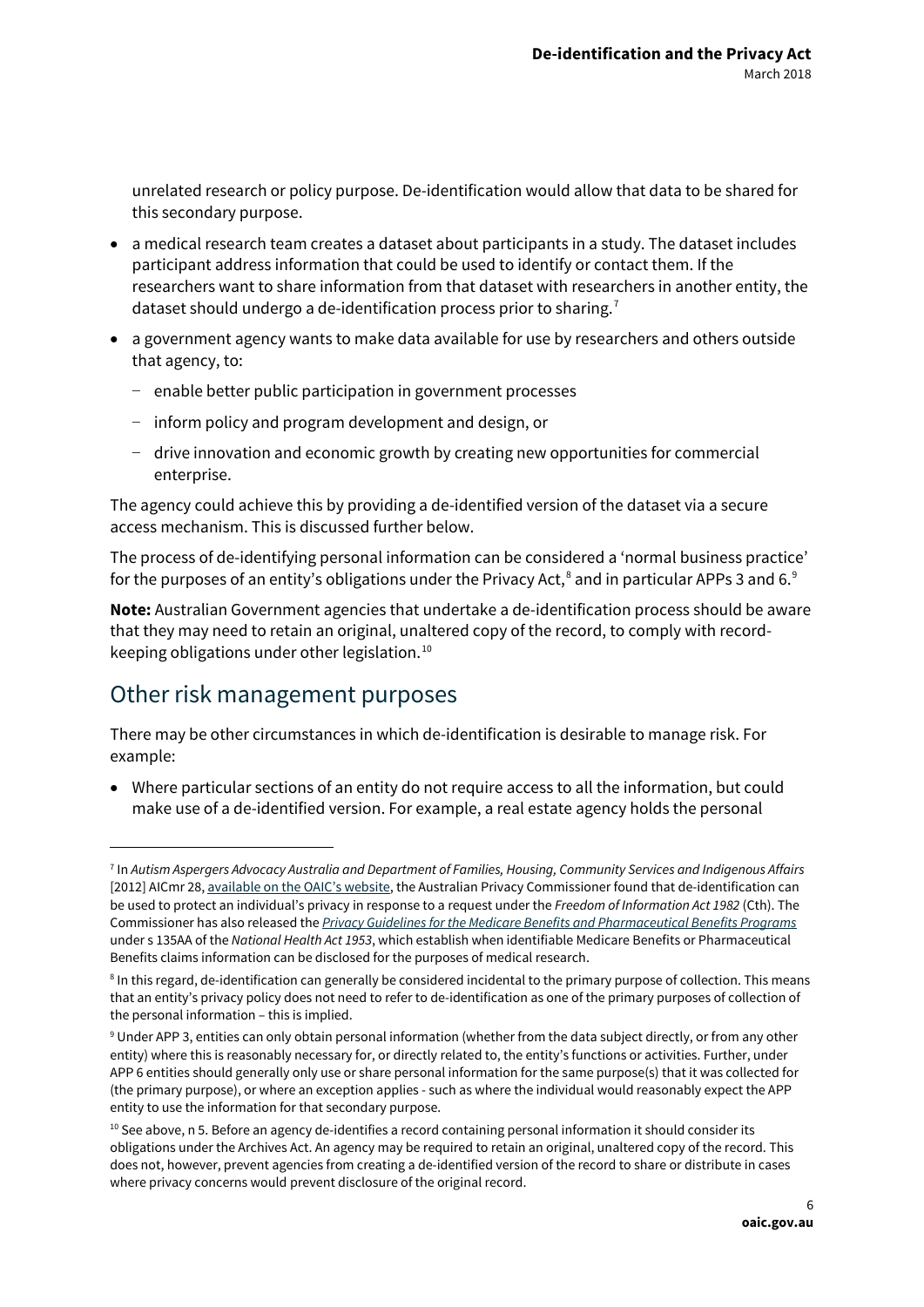information of clients, and wants to provide access to the database to agents in the firm so they can prepare a media release about recent property sales prices. The team requires access to information from the database, but not necessarily to information about the identity of individual clients. Consequently, the team could use a de-identified version of the database.

- Where de-identification would help protect information or data that an entity wants to keep confidential, such as sensitive business information.
- Where the entity wants to lessen the risk that personal information will be compromised when information is exposed to unauthorised access, use or distribution (or a data breach) — for example, where:
	- − an intruder gains unauthorised access to information
	- − an employee internally accesses information without authorisation, or
	- − data or an information storage device is lost or stolen.[11](#page-6-0)

**Note:** The Privacy Act also requires de-identification of certain types of information in some circumstances (namely tax file number information, credit information, and health information). These requirements are addressed briefl[y at the end of this guidance.](#page-16-1)

#### Build trust and meet community expectations

1

De-identification can also be valuable for promoting trust and meeting community expectations around data handling practices. Even if there is no specific legal requirement to do so, using appropriate de-identification techniques may alleviate public concerns about the handling of personal information. For example, the public may be concerned about potential privacy harms such as security risks, but also social or ethical harms such as discrimination, profiling or denial of a benefit or service.<sup>[12](#page-6-1)</sup>

<span id="page-6-0"></span><sup>11</sup> The OAIC *[Guide to information security](http://www.oaic.gov.au/privacy/privacy-resources/privacy-guides/guide-to-information-security)* provides guidance on the reasonable steps entities are required to take under the Privacy Act to protect the personal information they hold.

<span id="page-6-1"></span> $12$  It is important to be aware that even where data has been appropriately de-identified, a risk of harm to individuals may still arise. For example, public transport data which contains information about trips that users have taken to a particular location (such as a medical treatment facility) could be hacked and made publicly available. The hacker could then incorrectly assume that a particular individual is in the dataset, leading to harm such as reputational damage or embarrassment, even though it was not possible to re-identify anyone from the relevant data. For these reasons, the OAIC encourages all entities to consider their ethical and social obligations as part of the broader management of their de-identification project, even where the materialisation of these risks would not necessarily result in a breach of the Privacy Act.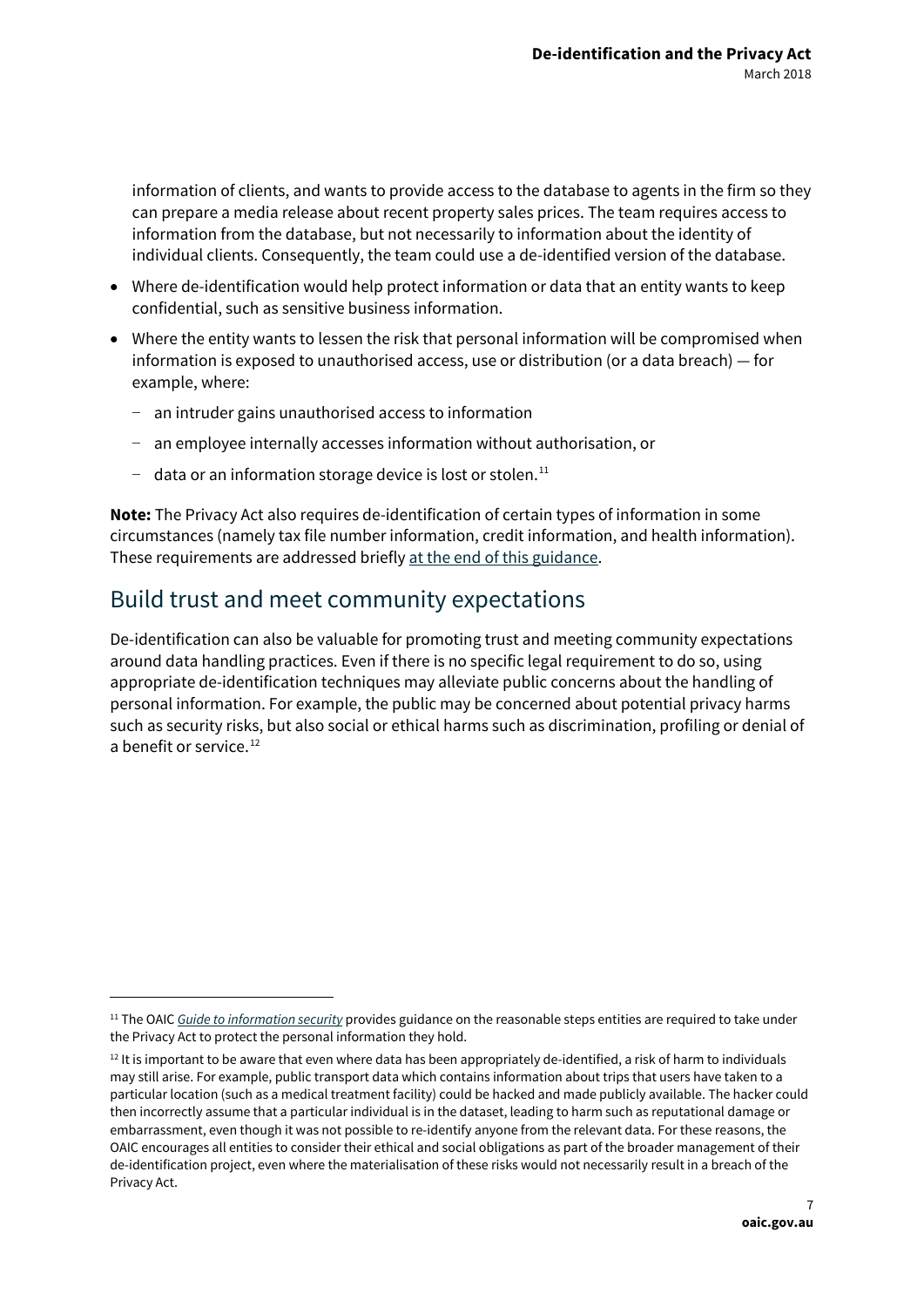## <span id="page-7-0"></span>When is information 'de-identified' for the purposes of the Privacy Act?

Personal information is information which is 'about an identifiable individual, or an individual who is reasonably identifiable'.<sup>[13](#page-7-1)</sup> 'De-identified' information is therefore information which has undergone a process of de-identification, and no longer falls within this definition.

When considering the meaning of de-identification, it may be useful to review the elements of the definition of personal information. For more information on this, please see the OAIC's *[Guide to the](https://www.oaic.gov.au/agencies-and-organisations/guides/what-is-personal-information)  [meaning of personal information](https://www.oaic.gov.au/agencies-and-organisations/guides/what-is-personal-information)*.

## When is a data subject 'reasonably identifiable'?

This is the key question that determines whether information is subject to the Privacy Act. There is no exact formula for assessing when information will be reasonably identifiable, and it can sometimes be difficult to draw a bright line between de-identified information and personal information. Whether information is about a 'reasonably' identifiable individual requires a contextual consideration of the particular circumstances of the case, including:

- the nature and amount of information
- who will hold and have access to the information
- the other information that is available to the person or people who will have access to the information, and
- the practicability of using that information to identify an individual.

Importantly, as part of considering the nature and amount of information, entities should consider what motivations there may be to attempt re-identification.

The inclusion of the term 'reasonably' in this phrase means that where it is possible to identify an individual, the next consideration is whether, objectively speaking, it is reasonable to expect that the subject of the information can or will be identified (having regard to the above factors). Even though it may be technically possible to identify an individual from information, if doing so is so impractical that there is almost no likelihood of it occurring, the information will not generally be regarded as personal information. There must be a reasonable likelihood that re-identification could occur for an individual to be reasonably identifiable.

Therefore, an individual will be reasonably identifiable (or, a de‐identification process will *not* have been successful) where:

- it is technically possible for re‐identification to occur (whether from the information itself, or in combination with other information that may be available in the data access environment), and
- there is a reasonable likelihood of re-identification occurring.

**.** 

The Privacy Act does not require de‐identification to remove the risk of re-identification entirely. Rather, those sharing or releasing data must mitigate the risk until it is very low. That is, until there

<span id="page-7-1"></span><sup>&</sup>lt;sup>13</sup> This definition of 'de-identified' is given in s 6(1) of Privacy Act, and reflects the definition of 'personal definition' also contained in s 6(1).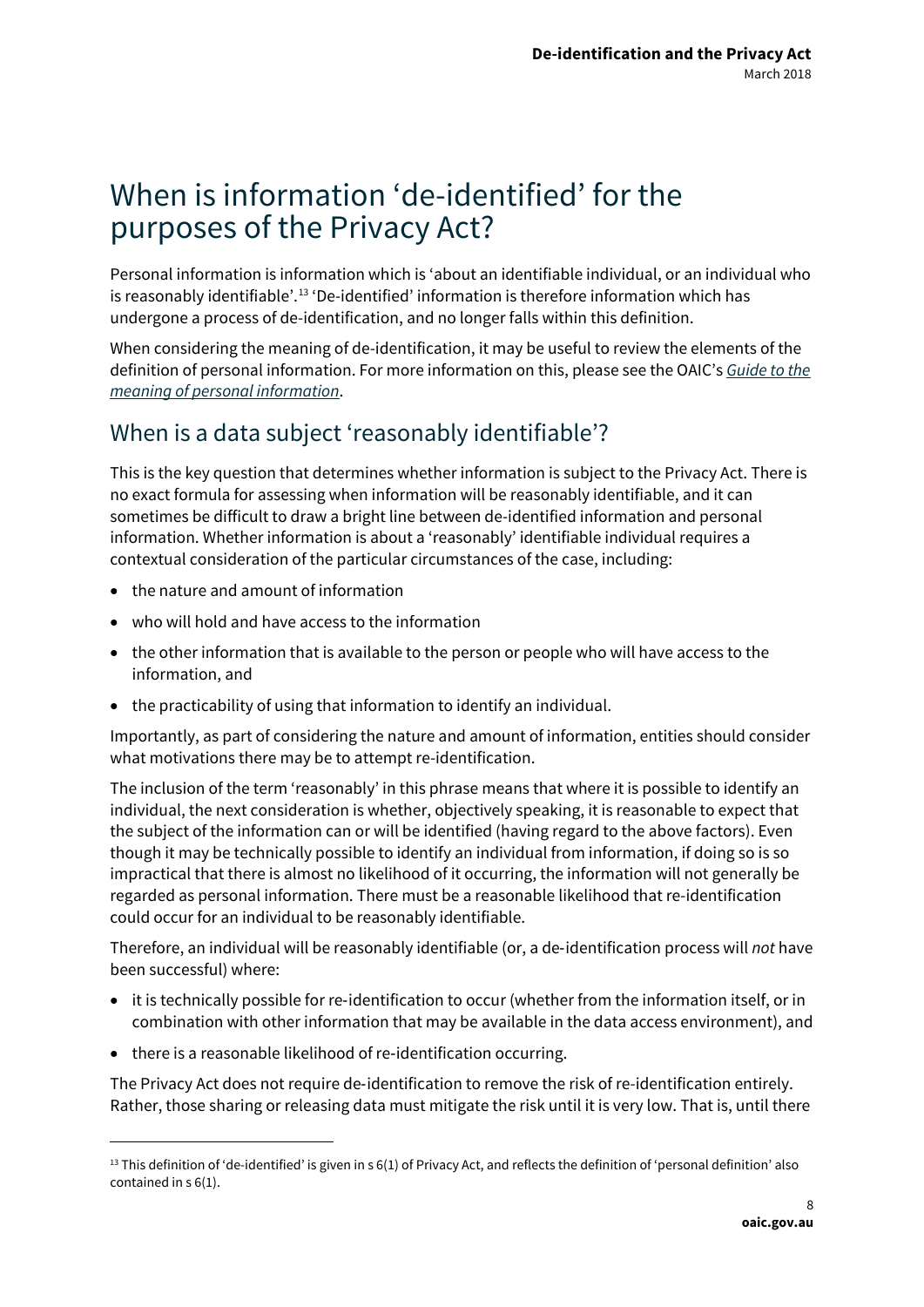is no reasonable likelihood of re‐identification occurring. As part of this, the entity should consider all relevant risks that may impact on the likelihood of re-identification, including the risk of attribute disclosure,<sup>[14](#page-8-1)</sup> and the risk of spontaneous recognition.<sup>[15](#page-8-2)</sup> Entities should also consider the gravity of any harm that could arise from re-identification.[16](#page-8-3)

# <span id="page-8-0"></span>What does a de-identification process involve?

De-identification is a process which involves the removal or alteration of personal identifiers, followed by the application of any additional techniques or controls required to remove, obscure, aggregate, alter and/or protect data in some way so that it is no longer about an identifiable (or reasonably identifiable) individual.[17](#page-8-4)

In line with this, a de-identification process generally includes two steps. The first is the removal of direct identifiers, such as an individual's name, address or other directly identifying information. The second is taking one or both of the following additional steps:

- removing or altering other information that may allow an individual to be identified (for example, because of a rare characteristic of the individual or a combination of unique or remarkable characteristics that enable identification), AND/OR
- putting controls and safeguards in place in the data access environment, which will appropriately manage the risk of re-identification.

1

<span id="page-8-1"></span><sup>&</sup>lt;sup>14</sup> While the risk of re-identification (or 'identity disclosure') is the principal consideration under the Privacy Act, other disclosures, for example 'attribute disclosure', where the user learns something about a data subject (without actually identifying them), must also be considered as part of this risk assessment. Attribute disclosure may not, in and of itself, constitute re-identification (and therefore, where attribute disclosure takes place, this does not necessarily mean that data was inadequately de-identified). However, where attribute disclosure might occur, this will likely have an impact on the risk of re-identification, and so entities must reduce the risk of both re-identification and attribute disclosure to an acceptably low level as part of the de-identification process. See the De-Identification Decision-Making Framework for further information.

<span id="page-8-2"></span><sup>15</sup> 'Spontaneous recognition' occurs where an individual is sufficiently unusual in a data collection, or the data user knows a sufficient number of an individual's attributes such that the user might be able to (unintentionally) identify the individual within the dataset. A common example might be recognising one's self in a data set, or recognising someone the user has a very close relationship with. This type of event can be difficult to prevent when working with rich or detailed datasets (and without making significant alterations to the data itself, which may reduce data utility). Therefore, it may be appropriate to manage any residual risk of spontaneous/unintentional re-identification through the use of environmental and/or user controls, which if appropriate and effective, would prevent re-identification occurring and therefore ensure that data is de-identified. See th[e De-Identification Decision-Making Framework](http://data61.csiro.au/en/Our-Work/Safety-and-Security/Privacy-Preservation/De-identification-Decision-Making-Framework) for further information.

<span id="page-8-3"></span><sup>&</sup>lt;sup>16</sup> Where re-identification could lead to serious harm, this may impact on the likelihood of re-identification (as people may be more motivated to invest time or resources into re-identifying sensitive data).

<span id="page-8-4"></span><sup>&</sup>lt;sup>17</sup> For information on direct and indirect identifiers, see th[e De-Identification Decision-Making Framework.](http://data61.csiro.au/en/Our-Work/Safety-and-Security/Privacy-Preservation/De-identification-Decision-Making-Framework)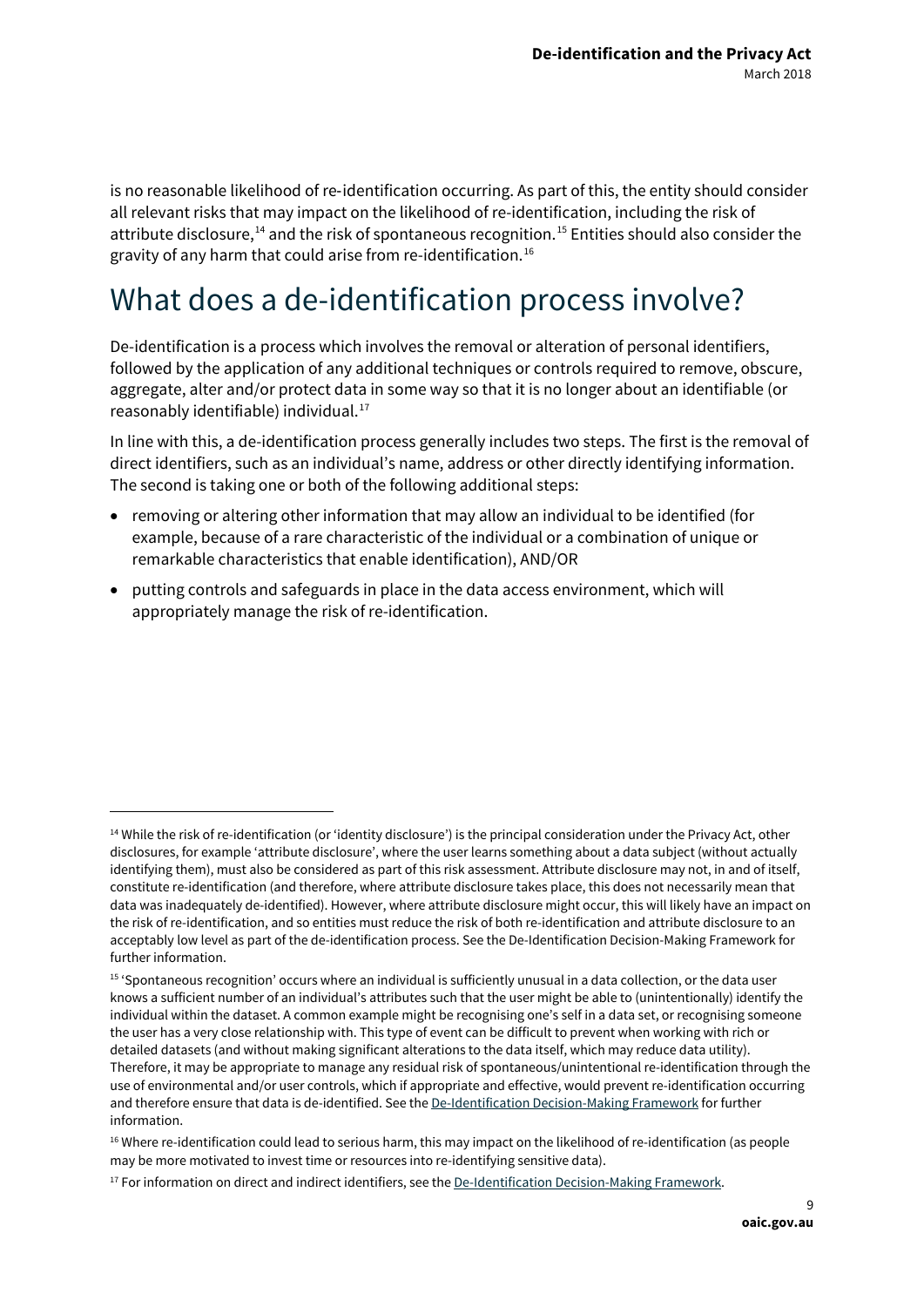## <span id="page-9-0"></span>Balancing data utility with the level of data modification required (and the choice of data access environment)

In determining the de-identification techniques that should be used to allow access to data, entities should consider all relevant contextual factors, including:

- the kind of information or data that is to be de-identified
- who will have access to the information, and what purpose this is expected to achieve
- whether the information contains unique or uncommon characteristics (quasi-identifiers) that could enable re-identification
- whether the information or data will be targeted for re-identification because of who or what it relates to
- whether there is other information or data available that could be matched up or used to reidentify the de-identified data, and
- what harm may result if the information or data is re-identified.

**.** 

Choosing appropriate techniques and an appropriate data access environment requires custodians to balance data utility and the level of data modification required to achieve deidentification, while considering the most appropriate data access environment which can facilitate this. There is sometimes an unavoidable trade-off here. Sharing data with a wider audience, (or indeed, completely openly), may require significant alterations to the data itself, which may significantly lower data utility.

In some cases the application of data modification techniques may reduce the data's utility. Nevertheless, this may be necessary in the choice of data access environment to minimise the risk of disclosing personal or confidential information. However, entities should note that the use of controls and safeguards in the data access environment, such as restrictions on who can access the information and specific physical/IT measures, , may allow the utility of data to be better preserved, compared with the use of data modification techniques.

Importantly, entities should be aware that if information is made publically available, control is effectively lost over that dataset. In future, new and more detailed data may become available that could be matched with this data leading to potential re-identification. Further technological advances will also be made, which could in turn increase the likelihood that information could be re-identified. Therefore, the future risk of re-identification must also be assessed as part of deciding on an appropriate mechanism for the sharing or releasing of data.

For these reasons, open data environments are generally only appropriate for information that is either not derived from personal information, or information that has been through an extremely robust de-identification process (inevitably focussed on data treatment) that ensures - with a very high degree of confidence - that no individuals are reasonably identifiable.<sup>18</sup>

<span id="page-9-1"></span><sup>18</sup> For policy guidance on the publication of open data, see also the Department of Prime Minister & Cabinet's *Process for publishing sensitive unit record level public data as open data* (December 2016): available a[t www.pmc.gov.au.](http://www.pmc.gov.au/)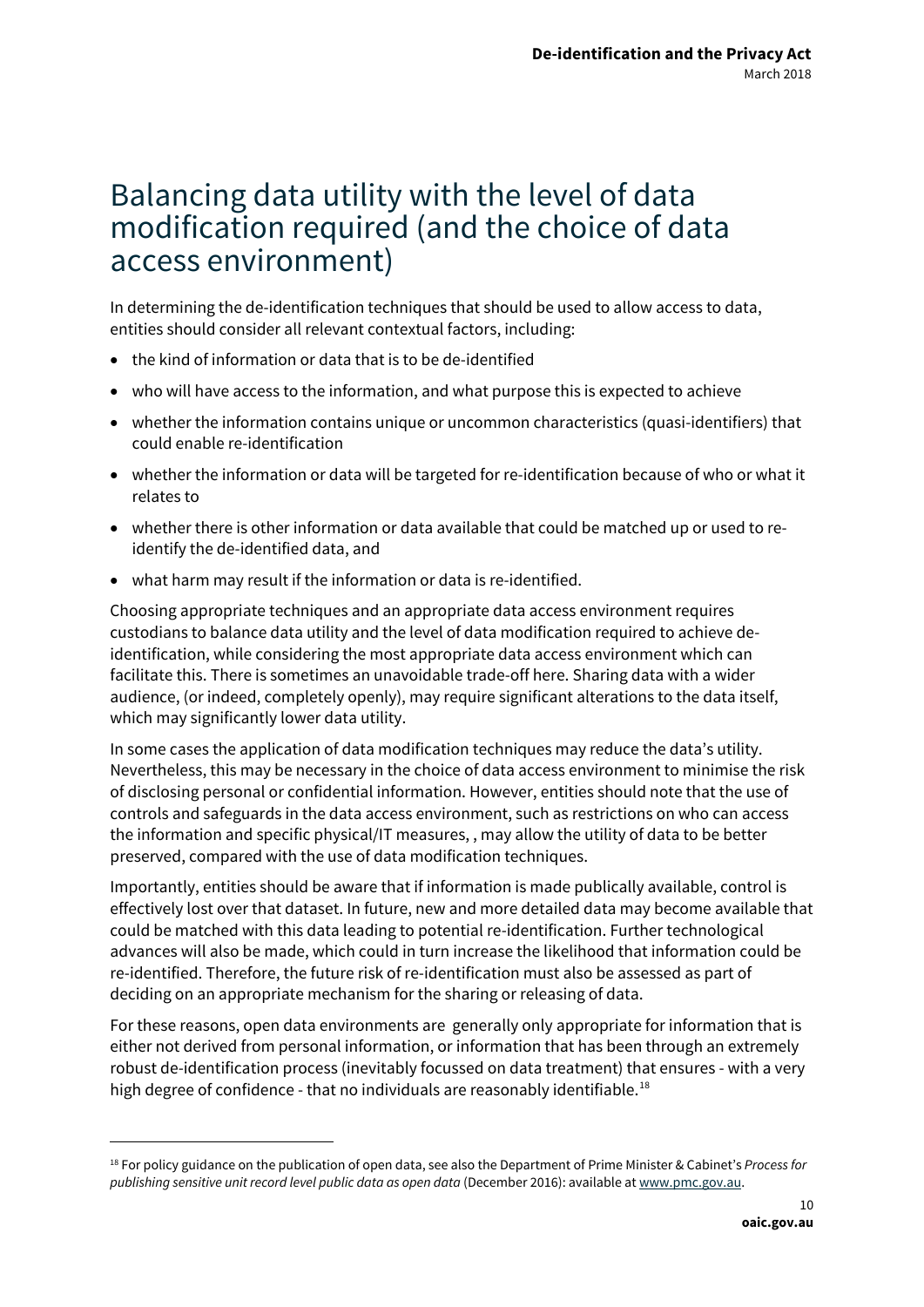For further information on identification risk factors and methods for assessing identification risks, see the CSIRO Data61/OAIC resource The *[De-Identification Decision-Making Framework](https://www.oaic.gov.au/agencies-and-organisations/guides/de-identification-decision-making-framework)*.

# <span id="page-10-0"></span>Choice of de-identification techniques

There is no one 'right' way to de-identify data. De-identification techniques should be carefully chosen, based on a risk assessment, to ensure that personal information is protected and that the information will still be useful for its intended purpose after the de-identification process.

As outlined above, removing or modifying personal identifiers such as a person's name and address is an essential component of de-identification. Other de-identification techniques that may be considered include further modifying the data itself, and/or applying appropriate controls and safeguards in the data access environment (note that there can be some overlap between the two).

The following examples are provided merely by way of illustration to demonstrate the two broad categories of techniques that may be used. Which specific techniques should be used, and in what combination, is a question that depends on the context of the data share or release, and may require advice from an expert (especially where data will be shared with a wide audience or publicly).

This guide is not intended to provide specialist advice on technical matters or de-identification standards, such as 'k-anonymity' or 'differential privacy'. The following techniques are given as illustrative examples only. For more information, see *[the De-Identification Decision-Making](https://www.oaic.gov.au/agencies-and-organisations/guides/de-identification-decision-making-framework)  [Framework](https://www.oaic.gov.au/agencies-and-organisations/guides/de-identification-decision-making-framework)*.

#### Data modification or data reduction techniques

Examples of such techniques include:

- **Sampling** providing access to only a fraction of the total existing records or data, thereby creating uncertainty that any particular person is even included in the dataset.
- **Choice of variables** removing quasi-identifiers (for example, significant dates, profession, income) that are unique to an individual, or which in combination with other information are reasonably likely to identify an individual.
- **Rounding** combining information or data that is likely to enable identification of an individual into categories. For example, age may be combined and expressed in ranges (25-35 years) rather than single years (27, 28). Extreme values above an upper limit or below a lower limit may be placed in an open-ended range such as an age value of 'less than 15 years' or 'more than 80 years'.
- **Perturbation** altering information that is likely to enable the identification of an individual in a small way, such that the aggregate information or data is not significantly affected — a 'tolerable error' — but the original values cannot be known with certainty.
- **Swapping** swapping information that is likely to enable the identification of an individual for one person with the information for another person with similar characteristics to hide the uniqueness of some information. For example, a person from a particular town in Australia may speak a language that is unique in that town. Information about that individual's spoken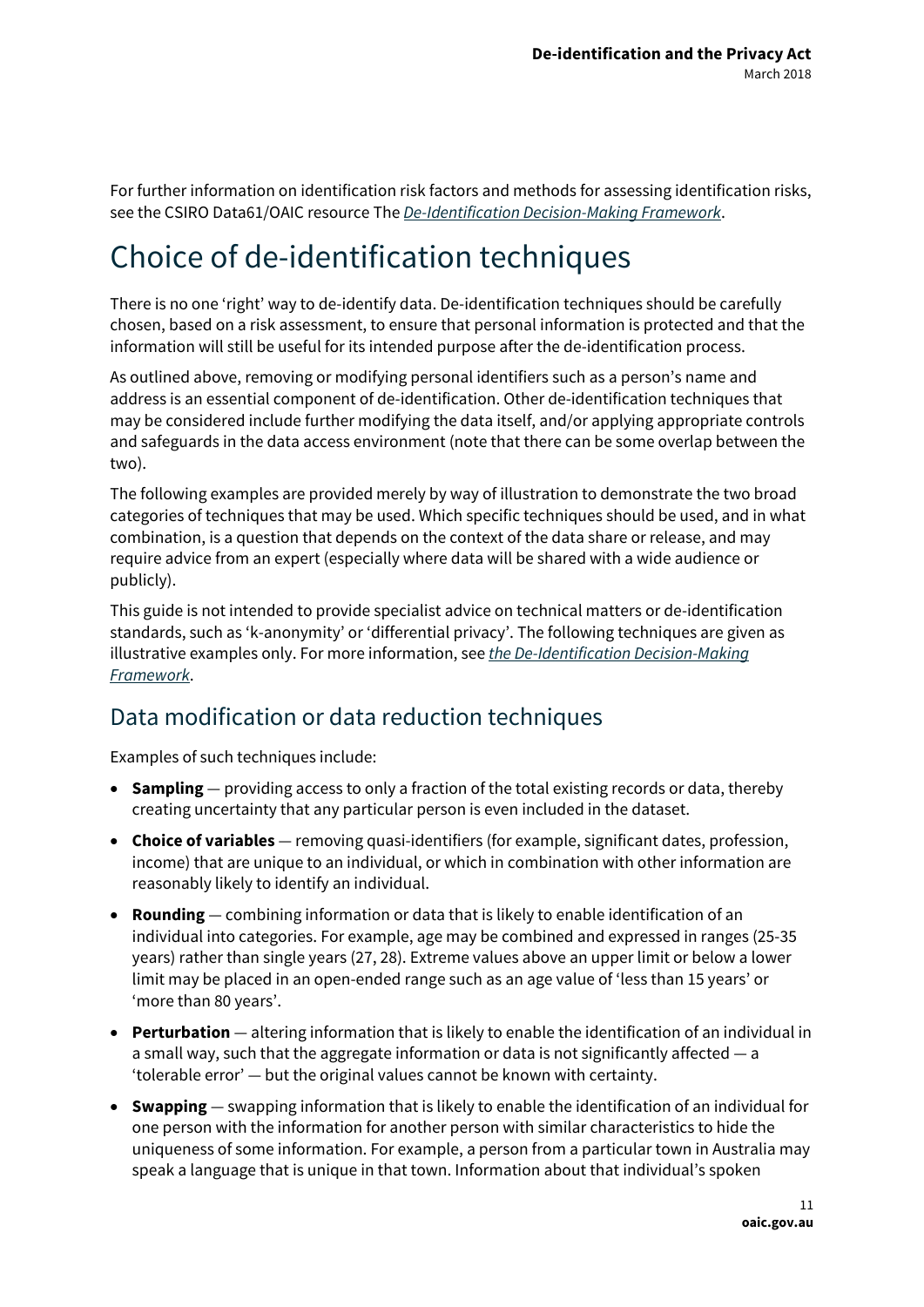language could be swapped with the spoken language information for another individual with otherwise similar characteristics (based on age, gender, income or other characteristics as appropriate) in an area where the language is more commonly spoken.

- **Manufacturing synthetic data** creating new values generated from original data so that the overall totals, values and patterns are preserved, but do not relate to any particular individual.[19](#page-11-0) For example, a synthetic dataset could be used to test a program that detects fraud. The synthetic data could be built to enable a test environment that replicates patterns from an authentic dataset of normal use and fraud but does not allow individuals from the original data to be identified. This allows systems to be tested with data in a realistic way, but poses less risk of re-identification.
- **Encryption or 'hashing' of identifiers** techniques that will obscure the original identifier, rather than remove it altogether, usually for the purposes of linking different datasets together (but without sharing the information in an identified form).

#### Applying controls and safeguards in the data access environment

These controls go to the 'who', 'what', 'where' and 'how' questions regarding access to data. These controls can be more effective at reducing the risk of re-identification than modifying the data itself, and better preserve the utility or richness of the data.

Examples of controls and safeguards which can help to manage and minimise the risk of reidentification include:

- Limiting access to information, for example, allowing other organisations or researchers to view the data rather than providing a copy.
- Allowing access via a secure mechanism or controlled environment, such as a data lab.
- Enabling an analysis of data rather than providing access to it, for example, running an analysis of the data and providing the result rather than the raw data.
- Requiring the data or information receiver to sign a contract limiting the use and distribution of the information or data, and enforcing the terms of that contract. For example, the contract could include an assurance that the receiver will not attempt to re-identify the information (and will destroy any information re-identified unintentionally, and notify the data owner, etc).

Further detailed advice and examples of different de-identification techniques are discussed in the *[De-Identification Decision-Making Framework](https://www.oaic.gov.au/agencies-and-organisations/guides/de-identification-decision-making-framework)*. [20](#page-11-1)

1

<span id="page-11-0"></span><sup>19</sup> United Kingdom Information Commissioner's Office, *Anonymisation: managing data protection risk code of practice*, published 2012, United Kingdom Information Commissioner's Office, Wilmslow, Appendix 2, p 53, available on the ICO's [website.](http://www.ico.org.uk/for_organisations/data_protection/topic_guides/anonymisation) 

<span id="page-11-1"></span><sup>20</sup> See also the *[Confidentiality Information Series](http://www.abs.gov.au/AUSSTATS/abs@.nsf/Lookup/1160.0Main+Features1Aug%202017?OpenDocument)* produced by the Australian Bureau of Statistics.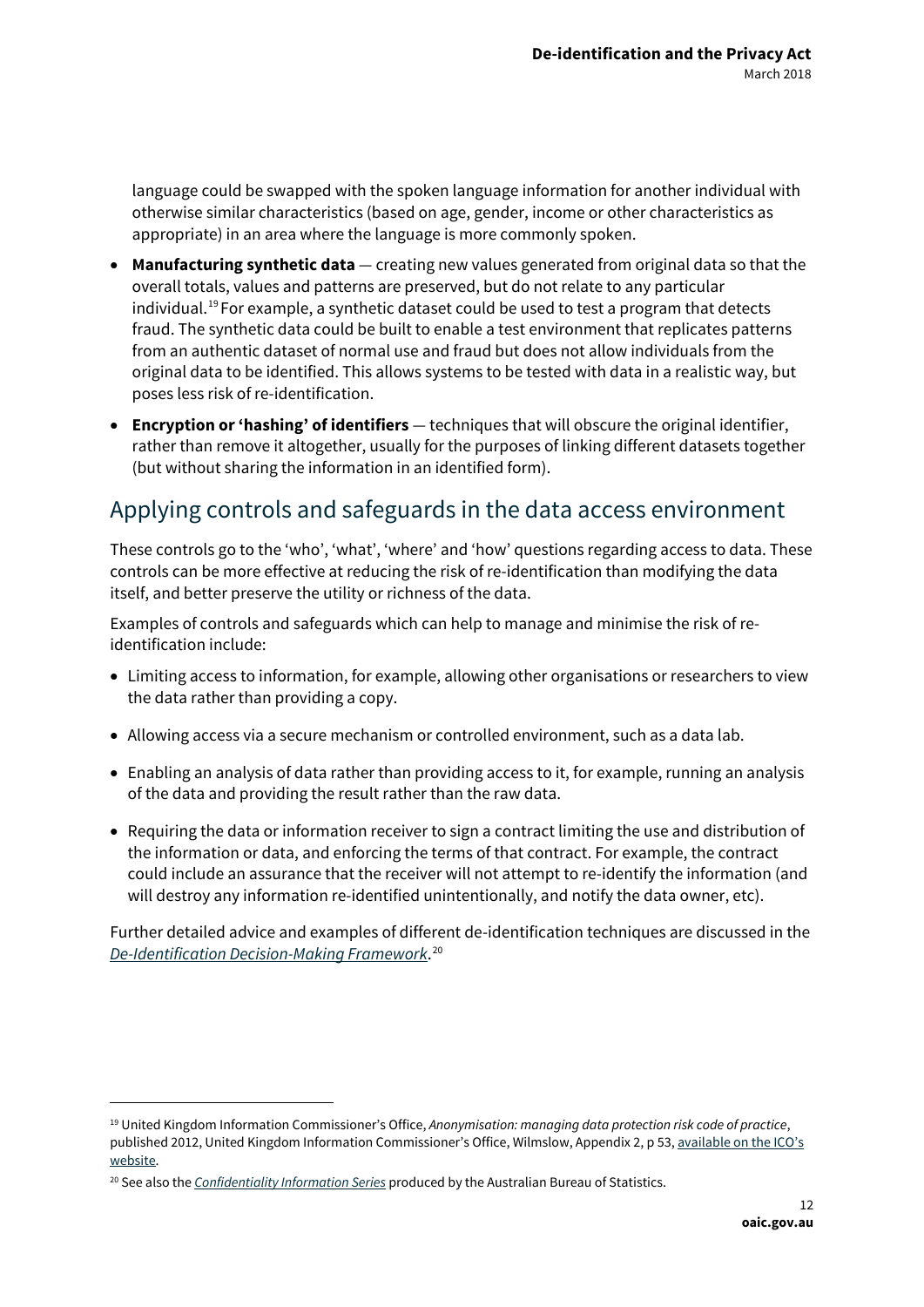## <span id="page-12-0"></span>Confirming that de-identification techniques are appropriate

Before sharing or releasing de-identified information, you should confirm whether the deidentification techniques chosen are appropriate to manage the risk of re-identification.

Entities may need to engage an expert to undertake a statistical or scientific assessment of the information to ensure the risk of re-identification is very low in the data access environment. There are a number of ways to assess disclosure risk, including Data Analytical Risk Assessment and Penetration testing.

Regardless of the method chosen to assess disclosure risk, whether the risk of re-identification has been reduced to an acceptably low level is a highly contextual question. Relevant factors to consider when determining whether information has been de-identified effectively could include the difficulty, cost, practicality and likelihood of re-identification. The *[De-Identification Decision-](https://www.oaic.gov.au/agencies-and-organisations/guides/de-identification-decision-making-framework)[Making Framework](https://www.oaic.gov.au/agencies-and-organisations/guides/de-identification-decision-making-framework)* sets out a framework for assessing and managing the risk of re-identification with reference to a specific data environment.

As a minimum, an entity must apply the 'motivated intruder' test - this test considers whether a reasonably competent, motivated person with no specialist skills (who would have access to the data) would be able to identify the data or information (the specific motivation of the intruder is not relevant). It assumes that the motivated intruder would have access to resources such as the internet and all public documents, and would make reasonable enquiries to gain more information. $21$ 

Depending on the context, in addition it may be appropriate to consider re-identification 'in the round'. That is, assessing whether any entity or member of the public (including experts and people with specific knowledge or a high level of skills) could identify any individual from the data or information being disclosed, either on its own or in combination with other available information or data.<sup>[22](#page-12-3)</sup> Conducting this sort of assessment will require specialist expertise, and if an entity does not have this capability in-house, external assistance should be sought.

As publically released data can be accessed by anyone in the world (including experts and people with specific knowledge or a high level of skill), entities must consider the risk of re-identification 'in the round' when considering whether data has been de-identified effectively for public release.

## <span id="page-12-1"></span>Considerations *after* data sharing or release has occurred

De-identified information may still carry some risk of re-identification, particularly where it could be matched with other information which becomes available in future.<sup>[23](#page-12-4)</sup> The risk of re-

**.** 

<span id="page-12-2"></span><sup>&</sup>lt;sup>21</sup> United Kingdom Information Commissioner's Office, above n 15, p 22.

<span id="page-12-3"></span> $22$  Ibid, p 19.

<span id="page-12-4"></span><sup>23</sup> See, eg, Anna Cavoukian and Khaled El Emam, *Dispelling the myths surrounding de-identification: anonymisation remains a strong tool for protecting privacy*, (June 2011), available for free download on th[e Information and Privacy](https://www.ipc.on.ca/wp-content/uploads/2016/11/anonymization.pdf)  [Commissioner of Ontario's website,](https://www.ipc.on.ca/wp-content/uploads/2016/11/anonymization.pdf) p 4; and Ira S Rubinstein and Woodrow Hartzog, *[Anonymization and Risk](http://lsr.nellco.org/cgi/viewcontent.cgi?article=1534&=&context=nyu_plltwp)* (2015). New York University Public Law and Legal Theory Working Papers. Paper 530.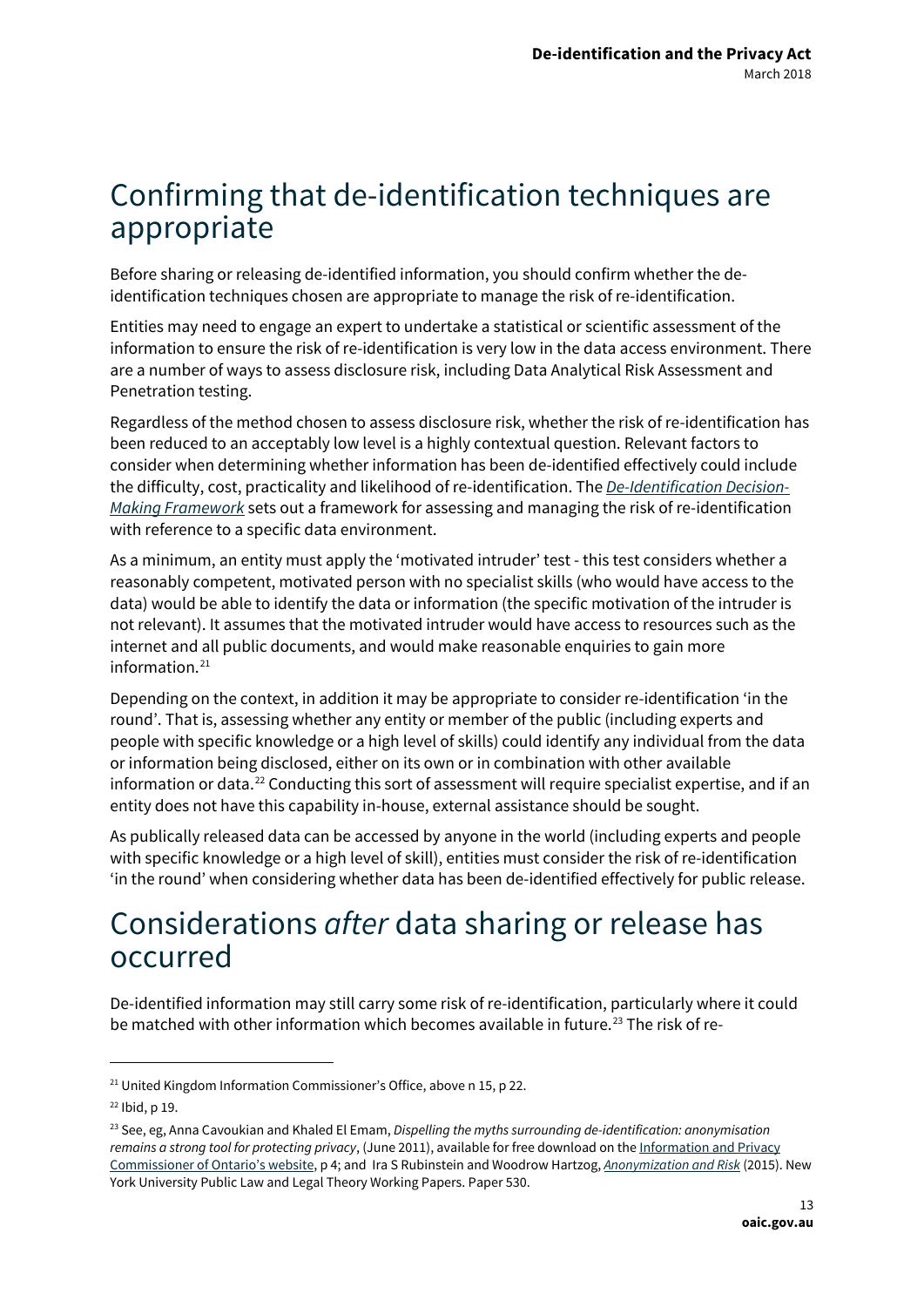identification may therefore shift as technologies develop and a greater amount of information is published or obtained by an entity.

As a result, entities should regularly re-assess the risk of re-identification and, if necessary, take further steps to minimise the risk. This may include:

- assessing whether a higher level of de-identification is required for information, and
- assessing whether the release of further de-identified information (or technological changes) could potentially facilitate re-identification of already-published information.

As changes could occur in future (regarding technology or data availability), this is one of the main reasons why open data environments are generally only appropriate for information that is either not derived from personal information, or data that has been through an extremely robust deidentification process.

# <span id="page-13-0"></span>Remember: a 'de-identified' status may be context- dependent

It is important to remember that de-identification is not a fixed or end-state. The same information may be personal information in one situation, but de-identified information in another. To use a very simple example to illustrate this point, a person's licence number (in and of itself, and in the absence of any other information) may not be personal information when in the hands of a random member of the public, for example a school teacher. However, the same number is likely to be personal information if held by an employee of the relevant motor vehicle registry, or any other person who has access to a relevant database and can look up the number and see other identifying details associated with the licence number.

The same is true for data which has undergone a de-identification process. Imagine an entity has undertaken a de-identification process, but they still retain a copy of the original dataset. This may enable them to re-identify the data subjects in the de-identified dataset if they wished to do so. So, the dataset may be personal information when handled by that custodian, but may be deidentified when handled by a different entity, since the data access environment is different.

Further, information may be de-identified for some parts of an entity, but remain personal information for others. Imagine that an entity decides to undertake a de-identification process on a dataset, to enable in-house research to be conducted on that data (in ways that may not otherwise be permitted if the data was subject to the Privacy Act). As for the above scenario, the custodian undertaking the de-identification will likely retain a copy of the original dataset which would enable them to re-identify the data subjects in the de-identified dataset if they wished to do so. If the custodian wants to ensure that this particular use of the dataset is de-identified and therefore outside the scope of the Privacy Act, additional techniques or controls would need to be put in place (see discussion above).

## <span id="page-13-1"></span>Do privacy obligations still apply to de-identified data?

The above discussion demonstrates that de-identified information can still carry certain privacy risks, if it is still possible for re-identification to occur. For example, such information may still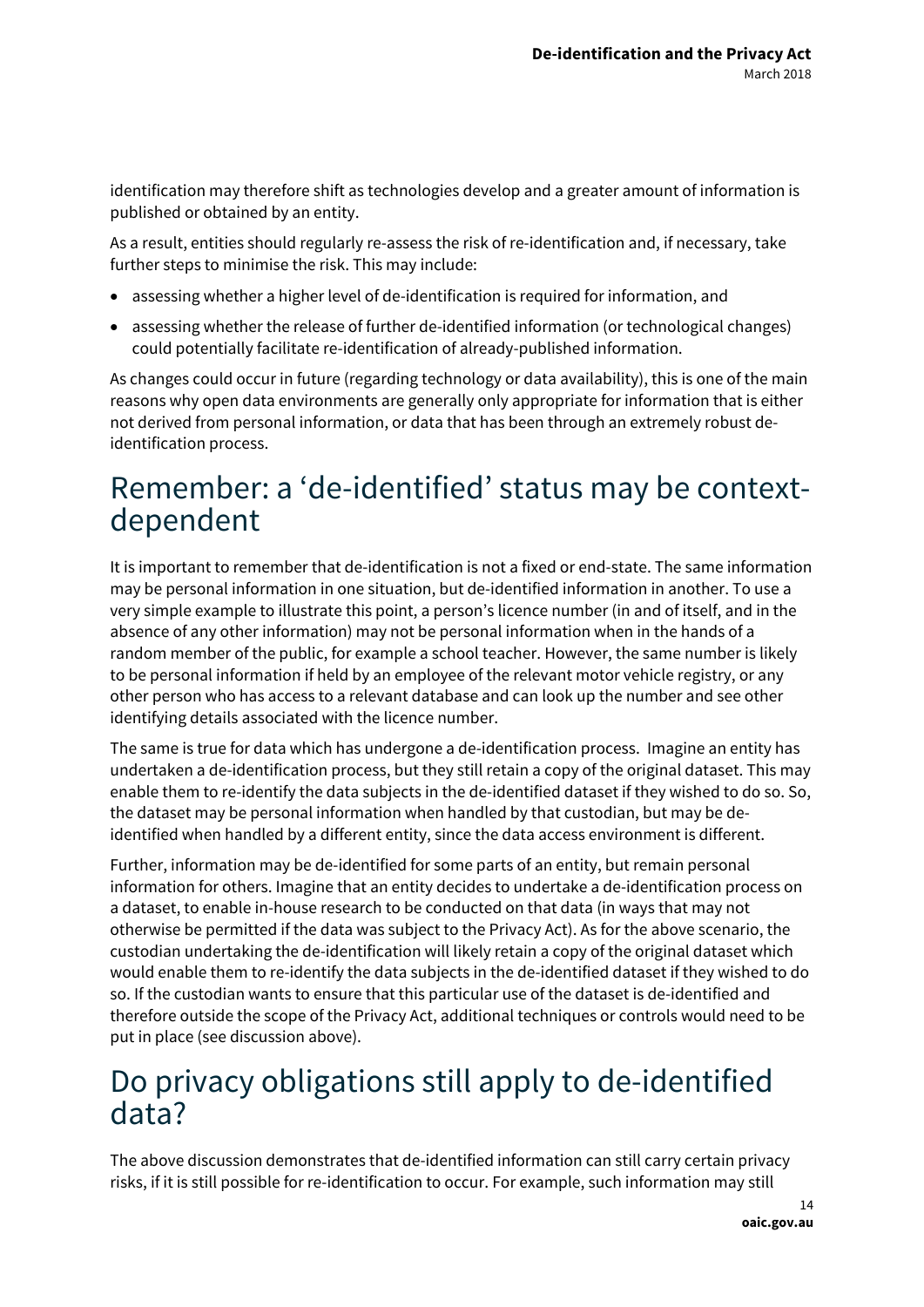carry privacy risks where the de-identification techniques used involved the use of controls applied in the data access environment (which, if removed, could increase the likelihood of reidentification). This can sometimes be difficult to conceptualise, so an example is helpful.

Imagine that an entity has de-identified information for internal use, in part through the application of controls and safeguards in the data access environment. However, if that information is then subject to a data breach, for example through inadvertent publication on the entity's website, in this open access data environment the information could become personal information again (for example, because it could be matched with other data sources). The APPs would then apply to this information, and this event could therefore amount to a breach of APP 11 (depending on the entity's security practices). By way of another example, if the entity disclosed the information to another entity without properly de-identifying it for that data access environment, this could amount to a breach of APP 6 (and/or APP 8, if the disclosure was to an overseas entity).

How should an entity manage such a risk, while still using de-identified data in the ways that it is legally permitted to use it? The OAIC recommends that entities take a risk-management approach when handling de-identified data which acknowledges that while the APPs may not apply to data that is de-identified in one specific context, the same data could become personal information in a different context.

Some APPs therefore continue to be relevant to the handling of de-identified information, specifically, APPs 6, 8 and 11, as these are the APPs which may apply if the data was to be transferred to another environment. These APPs therefore remain relevant to the handling of deidentified information - not as a matter of law (at that time), but as a matter of risk management (because if the information was to be transferred to another environment, re-identification may become possible and the APPs may therefore apply again).

Entities should therefore handle de-identified data in a way that would prevent any breaches of the APPs occurring. While this requires some extra thought and planning, it should not prevent the entity from using de-identified information to achieve its organisational goals.

## APP 6 — Use and disclosure

**.** 

APP 6 states that personal information can be used or disclosed (shared/released)only for the same purpose for which it was obtained, unless an exception applies.

APP 6 will not generally be relevant in relation to uses of de-identified information, provided that the de-identified status of the data doesn't change in the context where the use takes place. This will usually be the case where the information is confined within the context of the original entity. After all, the whole point of the de-identification process may have been to enable different uses of the data in-house.

However, APP 6 will remain relevant in relation to the sharing or release of information, if the status of the information would change to being personal information in the hands of another entity.<sup>[24](#page-14-0)</sup>

<span id="page-14-0"></span><sup>&</sup>lt;sup>24</sup> Entities will therefore need to consider whether the information would be identifiable or reasonably identifiable in the hands of the other entity. Otherwise, the APPs will apply to the sharing/release of that data.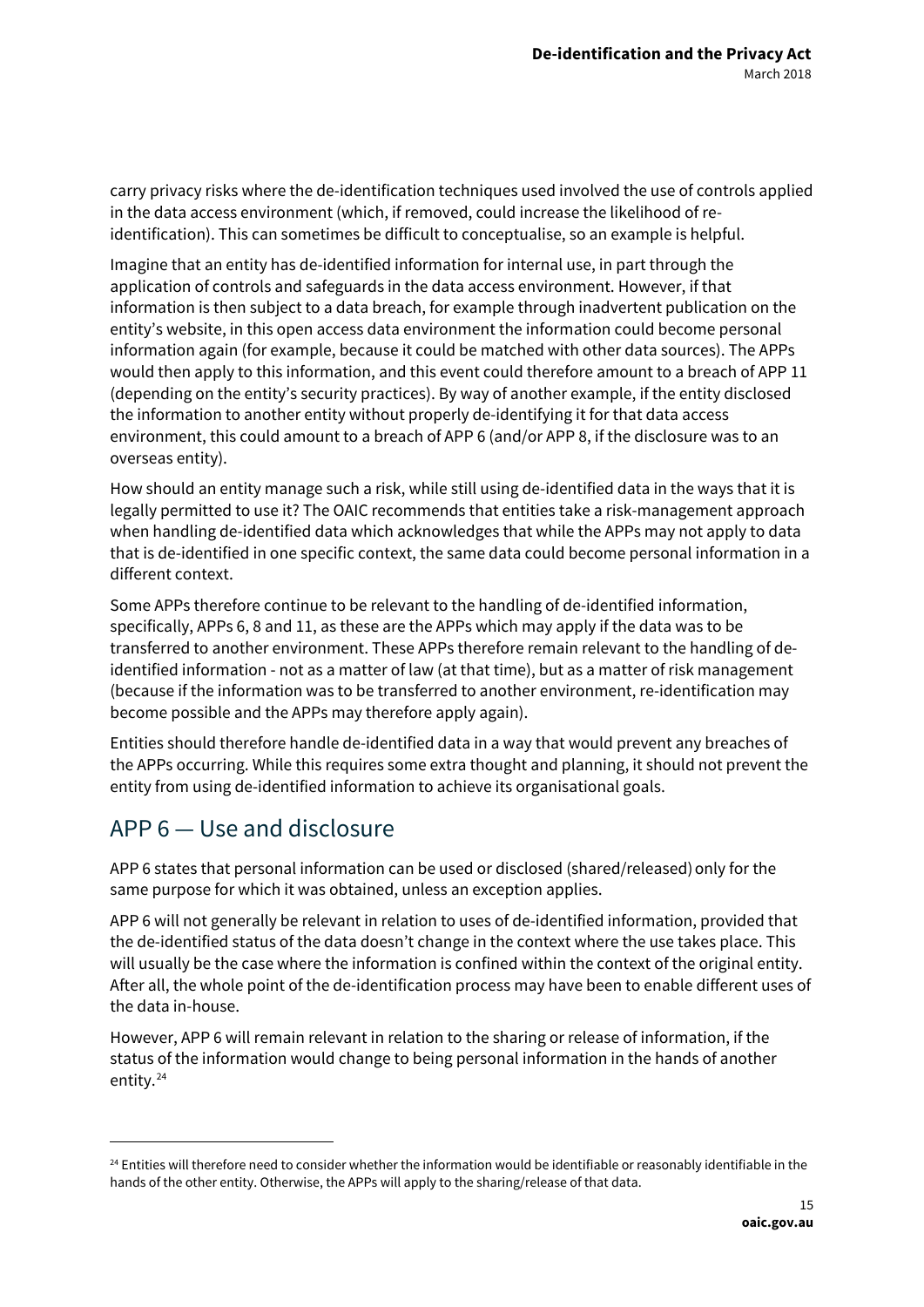#### APP 8 — Overseas transfers

APP 8 prevents the sharing or release of personal information with an entity outside Australia unless certain steps have first been taken.

APP 8 may remain relevant to de-identified data, because it applies to situations where data is shared or released to an overseas entity (if the de-identified status of the information may change when released out of the entity's control).

#### APP 11 — Security

**-**

APP 11 states that entities must take reasonable steps to protect personal information from 'misuse, interference and loss', and 'unauthorised access, modification or disclosure'. APP 11 is probably the most important APP to keep in mind when handling de-identified data, and the data breach example given above illustrates this point. As for all valuable data, de-identified data should, as a matter of risk management, be protected and stored securely to prevent unauthorised access. This is particularly so in light of the obligations which now apply to entities as a result of the commencement of the *Privacy Amendment (Notifiable Data Breaches) Act 2016* (Cth).<sup>[25](#page-15-1)</sup>

## <span id="page-15-0"></span>Entities need robust de-identification governance processes in place

The above information has highlighted that de-identification can be complex, with a range of factors to consider at each point in the process. To ensure effective de-identification practices, entities should be mindful of their general responsibilities under APP 1.2.<sup>[26](#page-15-2)</sup>

APP 1.2 states that entities must take reasonable steps to implement practices, procedure and systems that will ensure compliance with the APPs. Having a strong data governance framework in place will help to ensure that de-identification is carried out effectively and in particular, will help to ensure that no breaches of APP 6 or APP 11 will occur when undertaking de-identification (or through the subsequent use of data that has undergone such a process).

Good data governance procedures should apply at all stages of the process. Procedures should be in place for both before and after de-identification has occurred, as well as during. Even after a deidentified data set has been shared or released, as outlined above the entity's responsibilities in relation to that data may continue in some circumstances.

Robust de-identification governance practices may include activities such as:

- ongoing and regular re-identification risk assessments (to check that methods used are still effective and appropriate at managing the risks involved)
- auditing data recipients to ensure that they are complying with the conditions of any data sharing agreements

<span id="page-15-1"></span> $25$  For more information on the obligations that apply, see the OAIC'[s Notifiable Data Breaches Scheme](https://www.oaic.gov.au/privacy-law/privacy-act/notifiable-data-breaches-scheme) web page.

<span id="page-15-2"></span><sup>26</sup> APP entities that are Australian Government agencies also have specific obligations under APP 1.2 due to the *Privacy (Australian Government Agencies — Governance) APP Code 2017*.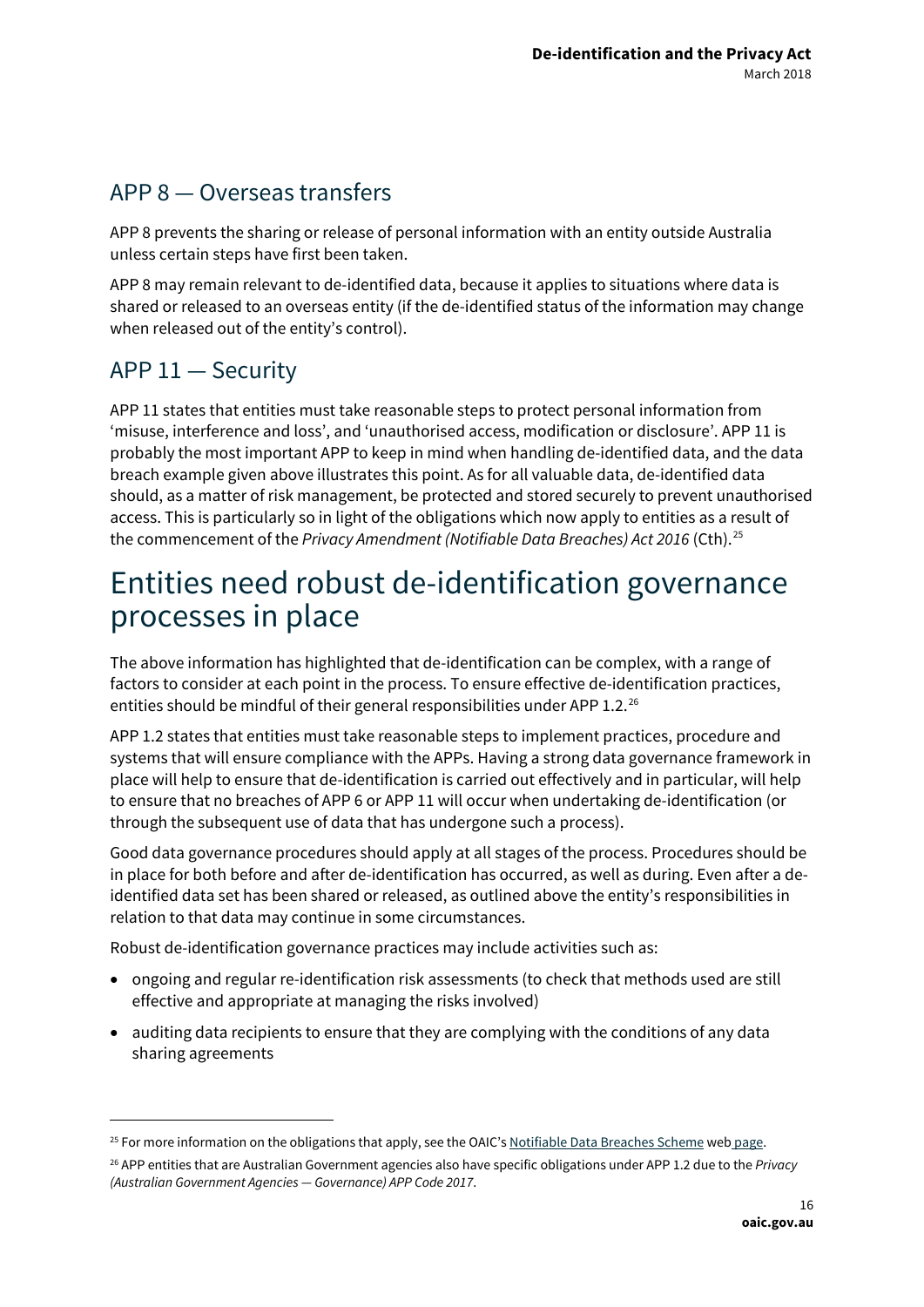- considering new information that becomes available, and whether any such information increases re-identification risk in a particular data access environment
- building and ensuring ongoing transparency around the entity's de-identification practices
- ensuring that your entity knows who is accountable for de-identification internally
- putting in place a plan to deal with any re-identification attacks or events (this could be part of your entity's broader data breach response plan)
- ensuring that in-house staff who undertake de-identification have adequate and up-to-date training, and/or ensuring appropriate external expertise is sought where appropriate.

# <span id="page-16-0"></span>De-identification in specific contexts

## <span id="page-16-1"></span>Tax file numbers

**-**

Entities should also be aware of the obligation imposed by the *[Privacy \(Tax File Number\) Rule 2015](https://www.oaic.gov.au/privacy-law/privacy-act/tax-file-numbers)* issued under s 17 of the Privacy Act. The Guidelines require an entity to take reasonable steps to securely destroy or permanently de-identify tax file number information that is no longer required by law to be retained, or is no longer necessary for a purpose under taxation law, personal assistance law or superannuation law.[27](#page-16-2)

## Credit Related Research Rule

De-identification obligations for credit reporting bodies and credit providers also apply in relation to credit-related personal information.<sup>[28](#page-16-3)</sup> Credit reporting bodies must also comply with s 20M of the Privacy Act, which prevents the use and disclosure of de-identified credit reporting information except when that use and disclosure is for the purpose of conducting research in accordance with the *[Privacy \(Credit Related Research\) Rule 2014](https://www.oaic.gov.au/agencies-and-organisations/legally-binding-guidelines-and-rules/privacy-credit-related-research-rule-2014)*.

## Health information for research for public health or safety purposes

Entities cannot collect health information about individuals for one of the research or public health or safety purposes permitted under s 16B(2) of the Privacy Act if de-identified information would serve the same purpose (s 16B(2)(b)). If de-identified information would not serve the same purpose (and if other conditions imposed in s 16B(2) have been met) the entity can only collect the information in accordance wit[h guidelines approved by the Information Commissioner under s 95A](https://www.oaic.gov.au/agencies-and-organisations/legally-binding-guidelines-and-rules/guidelines-under-section-95a-of-the-privacy-act-1988-2014) about use of health information for research or public health or safety purposes.

<span id="page-16-2"></span><sup>&</sup>lt;sup>27</sup> See the OAIC's *Privacy agency resource 5: The Privacy (Tax File Number) Rule 2015 and the protection of tax file number [informatio](https://www.oaic.gov.au/agencies-and-organisations/agency-resources/privacy-agency-resource-5-the-privacy-tax-file-number-rule-2015-and-the-protection-of-tax-file-number-information)n*.

<span id="page-16-3"></span><sup>&</sup>lt;sup>28</sup> Se[e the OAIC's website](https://www.oaic.gov.au/agencies-and-organisations/legally-binding-guidelines-and-rules/privacy-credit-related-research-rule-2014) for more information o[n the](https://www.oaic.gov.au/privacy-law/privacy-act/credit-reporting) credit-related research rule, and for more information on the [operation of Part IIIA of the Privacy Act more generally,](https://www.oaic.gov.au/privacy-law/privacy-act/credit-reporting) which regulates credit reporting in Australia.